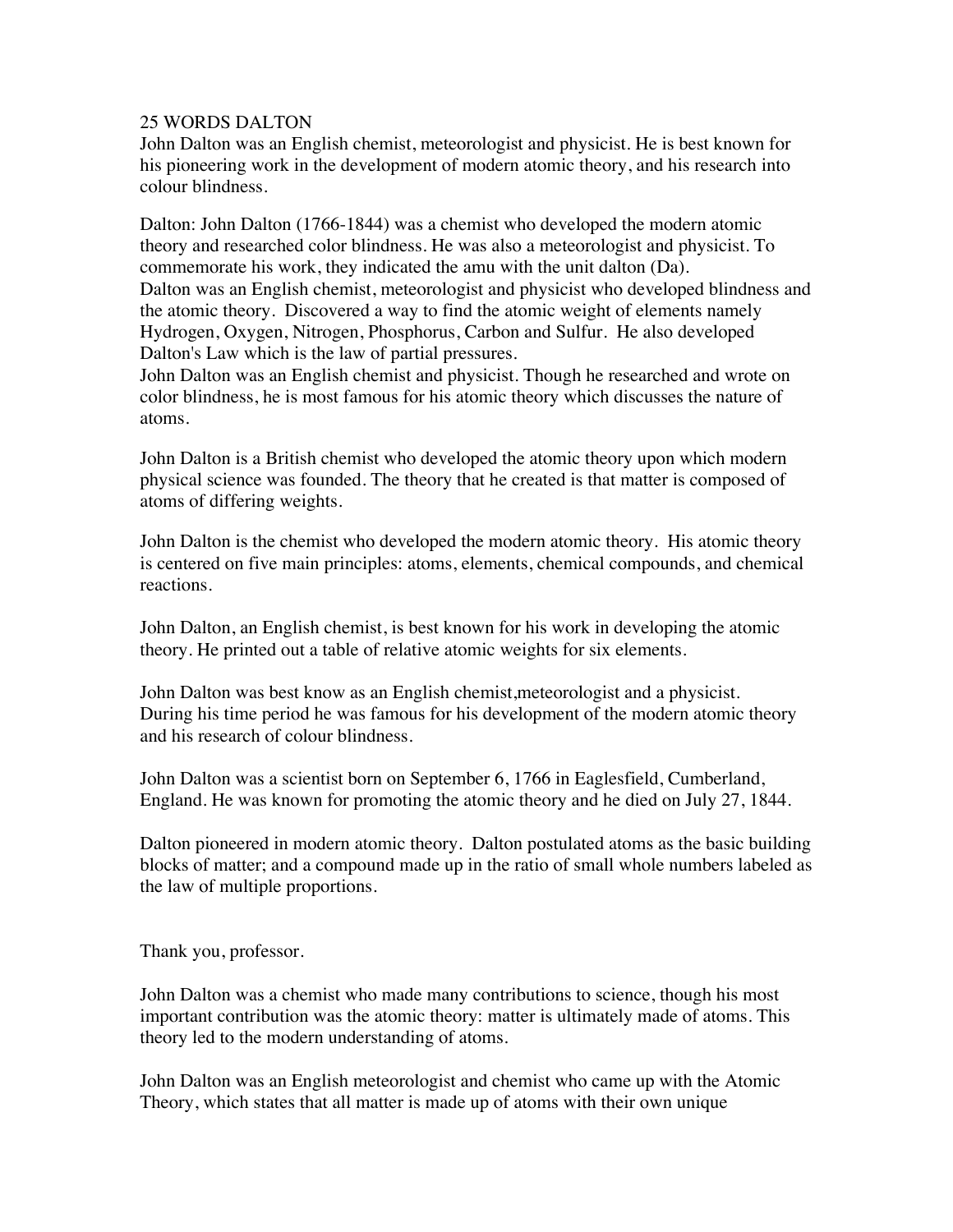characteristics and weights.

Dalton was a famous English chemist (1766-1844). During his lifetime, he did much work on atomic theory, and even published a table of relative atomic weights. His work was just as important as Lavoisier's

Dalton; John Dalton was a meteorologist who, while experimenting with nitric oxide, formulated the law of multiple proportions. This eventually led him to his atomic theory which facilitated the development of chemistry as a separate scien

 John Dalton was an English chemist, meteorologist, and physicist. He lived from September 6, 1766- July 27, 1844, and was best known for his work in colour blindness, sometimes referred to as Daltonism, in his honor.

John Dalton was an English chemist, meteorologist and physicist. He is best known for his pioneering work in the development of modern atomic theory, and his research into colour blindness.

John Dalton of the 1800s is the developer of the atomic theory. He was born into a quaker family. He was interested in mathematics and meteorlogy.

John Dalton was a chemist, meteorologist, physicist. He was born into a Quaker family in 1766. He is known for his development of atomic theory and his research on color blindness.

John Dalton staeted off as a meteorologist and then shifted his interest to chemistry. He proposed the Atomic Theory in 1803 which stated that all matter is composed of small particles called atoms.

John Dalton was a English chemist best known for his work on modern atomic theory and his research about color blindness. His research on color blindness is sometimes referred to as Daltonism.

John Dalton was an English chemist with a Quaker background. Today, he is known primarily for his atomic theory, which laid the basis for modern chemical analysis.

John Dalton, the son of a weaver, developed the modern atomic theory and research into color blindness, or called Daltonism. He helped his brother by running a Quaker school in nearby Kendal.

Dalton was an English chemist, meteorologist, and physicist. His most important contribution was in the field of chemistry when he found the first atomic weights of atoms (hydrogen, oxygen, nitrogen, carbon, sulfur, and phosphorus).This is 34 words

John Dalton was a pioneer in chemistry and colorblindness. His atomic theory explained that all atoms are the same. Since he himself had a form of colorblindness, he spent much time researching it.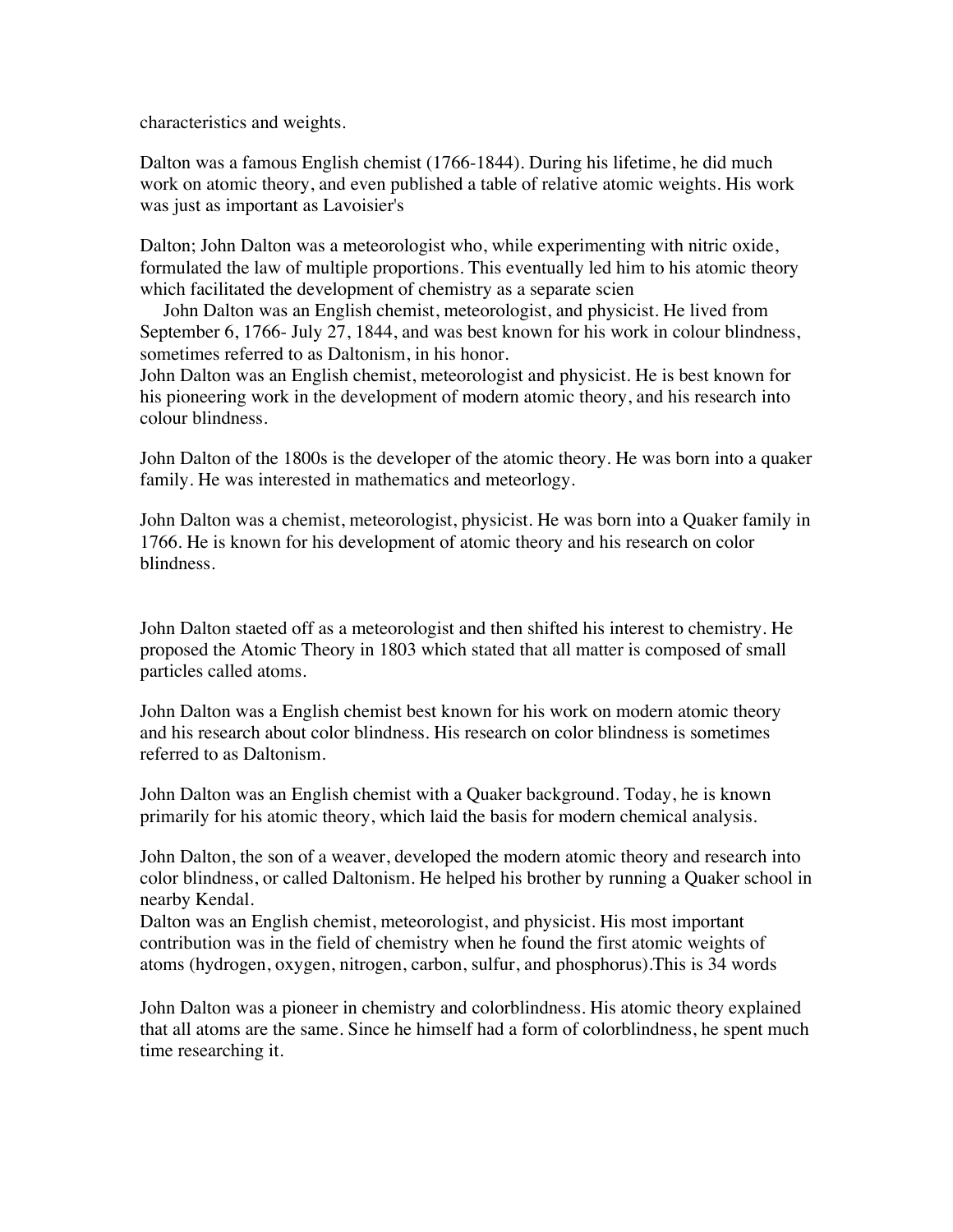■ Dalton was an English chemist, meteorologist and physicist. He is best known for his pioneering work in the development of modern atomic theory, and his research into color blindness

John Dalton, English chemist, meteorologist, and physics, born in a Quakers family at Eaglesfield near Cockermouth in Cumbria, England, and famous for the development of modern atomic theory.

- John Dalton: an English chemist, meteorologist and physicist. He is best known for his pioneering work on development of modern atomic theory and his research on colorblindness.
- $\blacksquare$  He an English chemist, meteorologist and physicist. He is best known for his pioneering work in the development of modern atomic theory, and his research into colour blindness.-http://en.wikipedia.org/wiki/John\_Dalton-28 words

John Dalton was an English chemist. He was known for his pioneering work in the development of modern atomic theory, and research into color blindness

Dalton; John Dalton was an English chemist, meteorologist, and physicist. He is most famous for his work in the development of the atomic theory, and his research of color blindess.

6/30/08

John Dalton, an English chemist, meteorologist, and physicists, was best known for his development of the modern atomic theory and his study of the color blindness. Dalton was born in England an English chemist, meteorologist and physicist. His best work was development of modern atomic theory and they are gas laws, atomic weights and he also research into colour blindness.

John Dalton was an English chemist. He is best known in the development of modern atomic theory, and the research in color blindness also known as Daltonism. John Dalton proposed the Atomic Theory about matter. Three types of matter: simple

elements, compound, and complex molecules. Chemical elements were specific types of atoms and therefore rejected Newton's theory of chemical affinities.

Dalton was a very important chemist that came up with a law about partial pressures. He developed a table of atomic weights for atoms and proposed his atomic theory. John Dalton's Atomic Theory stated that all matter composed of variety small particle atoms, which provides unique characteristics and weight. Furthermore, there are three types atoms exist, including elements, molecules, and complex molecules.

John Dalton was a metoriologist, chemist and physicist. He created Atomic Theory which states the smallest unit of is an atom that is categorized as simple, compound or complex molecules. His research also extends into discovering, explaining and writing about color blindness also called Daltonism.

Dalton was a member of the Manchester Literary and Philosophical Society, he wrote about colorblindness, "Extraordinary Facts Relating to the Vision of Colours." He is known for the development of atomic weight theory.

John Dalton, an English chemist and physicist, studied gas mixtures and recorded over